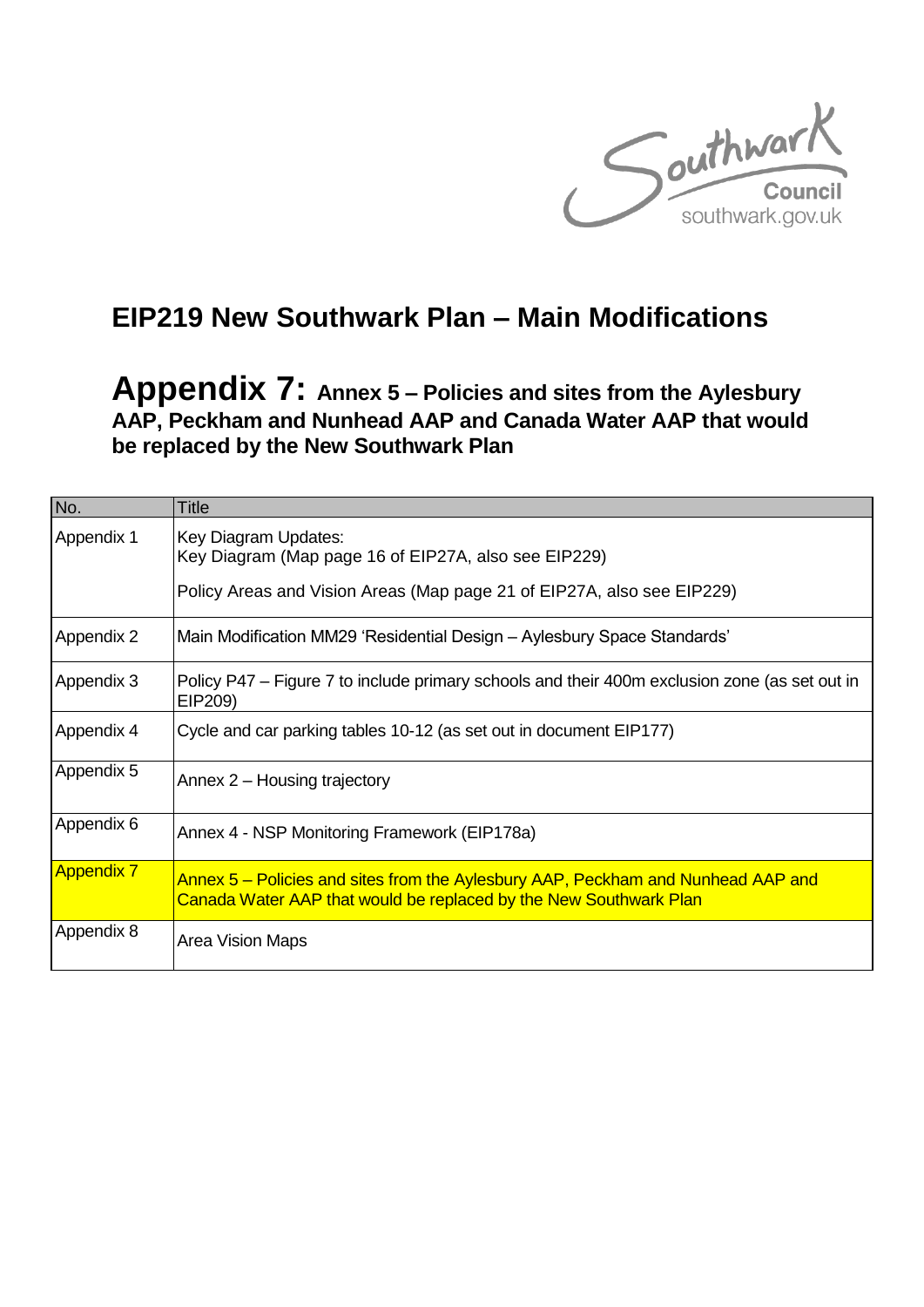#### **Appendix 7 - Annex 5 list of policies and sites to be replaced by the NSP Aylesbury AAP policy review**

| <b>Extant policy</b>                          | <b>NSP policy</b>                                                    | <b>Rescind</b>          |
|-----------------------------------------------|----------------------------------------------------------------------|-------------------------|
| MP1 The masterplan                            | AV.01 Aylesbury vision NSP1A site allocation                         | $\overline{\mathsf{x}}$ |
| <b>MP2 Proposal sites</b>                     | NSP1A Aylesbury Action Area site allocation                          | $\overline{\mathsf{x}}$ |
| <b>BH1 Number of homes</b>                    | AV.01 Aylesbury vision NSP1A site allocation                         | $\mathsf{X}$            |
| BH2 Density and distribution of homes         | P14 Residential design                                               | $\overline{\mathsf{x}}$ |
| <b>BH3</b> Tenure mix                         | P1 Social rented and intermediate housing, table x                   |                         |
| <b>BH4 Size of homes</b>                      | P2 New family homes                                                  | $\overline{\mathsf{X}}$ |
| BH5 Type of homes (tenure)                    | P2 New family homes                                                  | $\mathsf{x}$            |
| <b>BH6 Energy</b>                             | P69 Energy                                                           | $\overline{\mathsf{x}}$ |
| BH7 Sustainable design and construction       | P68 Sustainability standards                                         | $\overline{\mathsf{X}}$ |
| <b>PL1 Street layout</b>                      | AV.01, P12                                                           | $\overline{\mathsf{x}}$ |
| <b>PL2 Design principles</b>                  | P13 Design quality                                                   | $\overline{\mathsf{x}}$ |
| PL3: Building block types and layout          | R12 Residential design, P13 Design quality                           | $\mathsf{X}$            |
| PL4: Building heights                         | Policy P16 Tall Buildings, NSP1A                                     | $\overline{\mathsf{x}}$ |
|                                               | P14 Residential design, P56 Open space, AV01                         |                         |
| PL5: Public open space                        | Vision, P58 Green infrastructure                                     | X                       |
| PL6: Children's play space                    | P14 Residential design                                               | X                       |
| PL7: Private amenity space                    | P14 Residential design, P55 Residential amenity $\vert_{\mathsf{X}}$ |                         |
| PL8: Burgess Park                             | P56 Open space                                                       | $\mathsf{X}$            |
|                                               | AV01, P12 Design of places, P51Walking, P52                          |                         |
| TP1: Designing streets                        | Cyclin                                                               | Χ                       |
| TP2: Public transport                         | P48 Public transport                                                 | $\overline{\mathsf{x}}$ |
|                                               | NSP Policy P53 Car Parking, Aylesbury Action                         |                         |
| TP3: Parking standards: Residential           | Area                                                                 | X                       |
| <b>COM1: Location of Social and Community</b> | "NSP1A: Aylesbury Action Area, P46                                   |                         |
| <b>Facilities</b>                             | Community uses"                                                      | X                       |
| COM2: Opportunities for new business          | "NSP1A: Aylesbury Action Area, P29 Office and                        |                         |
|                                               | business development"                                                | $\mathsf{x}$            |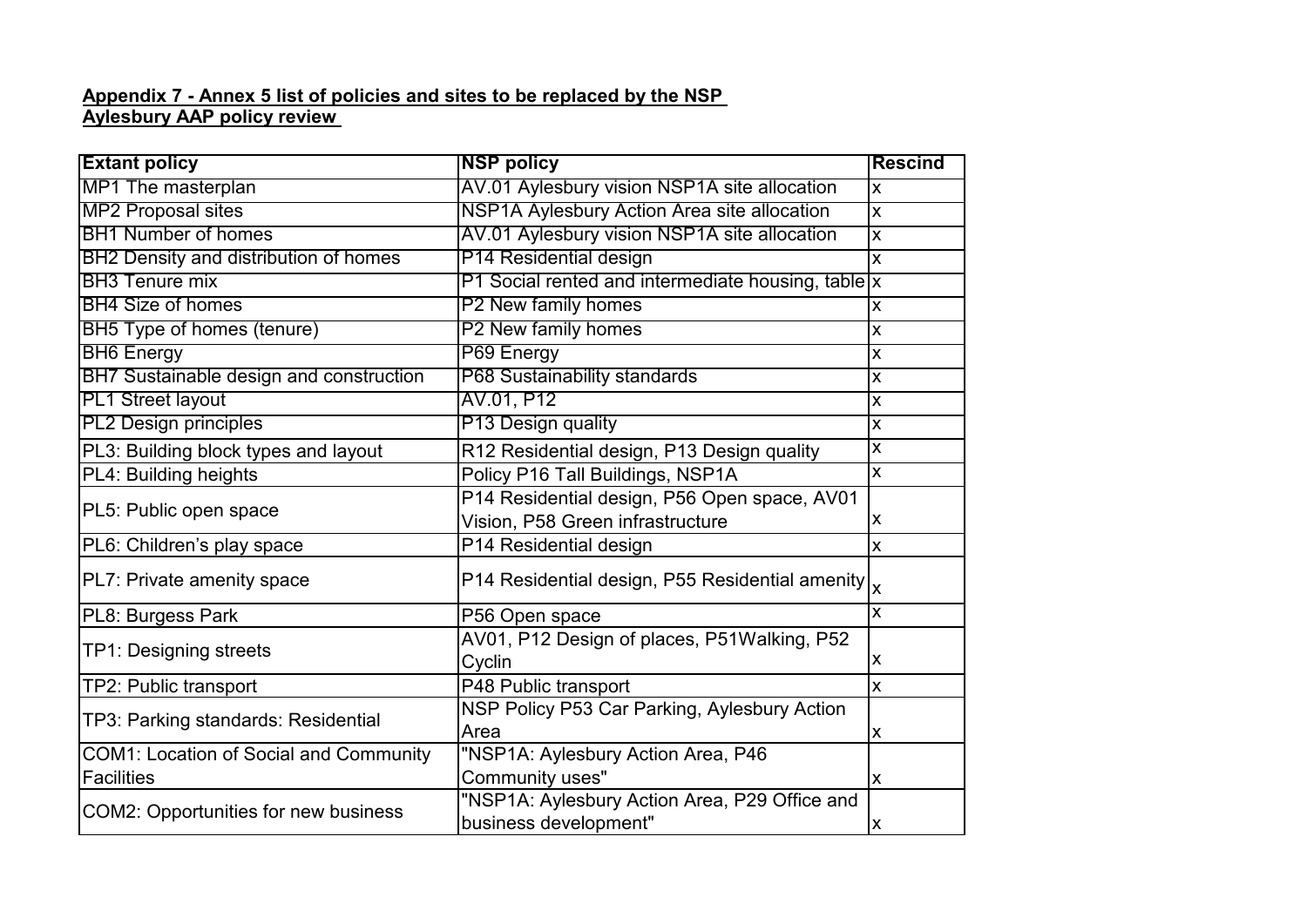| COM3: Health and social care       | P44 Healthy Developments                    | х  |
|------------------------------------|---------------------------------------------|----|
| COM4: Education and learning       | P26 Education places                        |    |
| COM5: Community space and arts and | <b>P45 Leisure, arts and culture</b>        |    |
| <b>culture</b>                     |                                             | ΙX |
| COM6: Shopping/Retail              | NSP1A: Aylesbury Action Area                |    |
| Policy D1: Phasing                 | NSP1A Aylesbury Action Area site allocation | lχ |
| Policy D2: Infrastructure funding  | IP3 CIL/S106                                |    |
|                                    |                                             |    |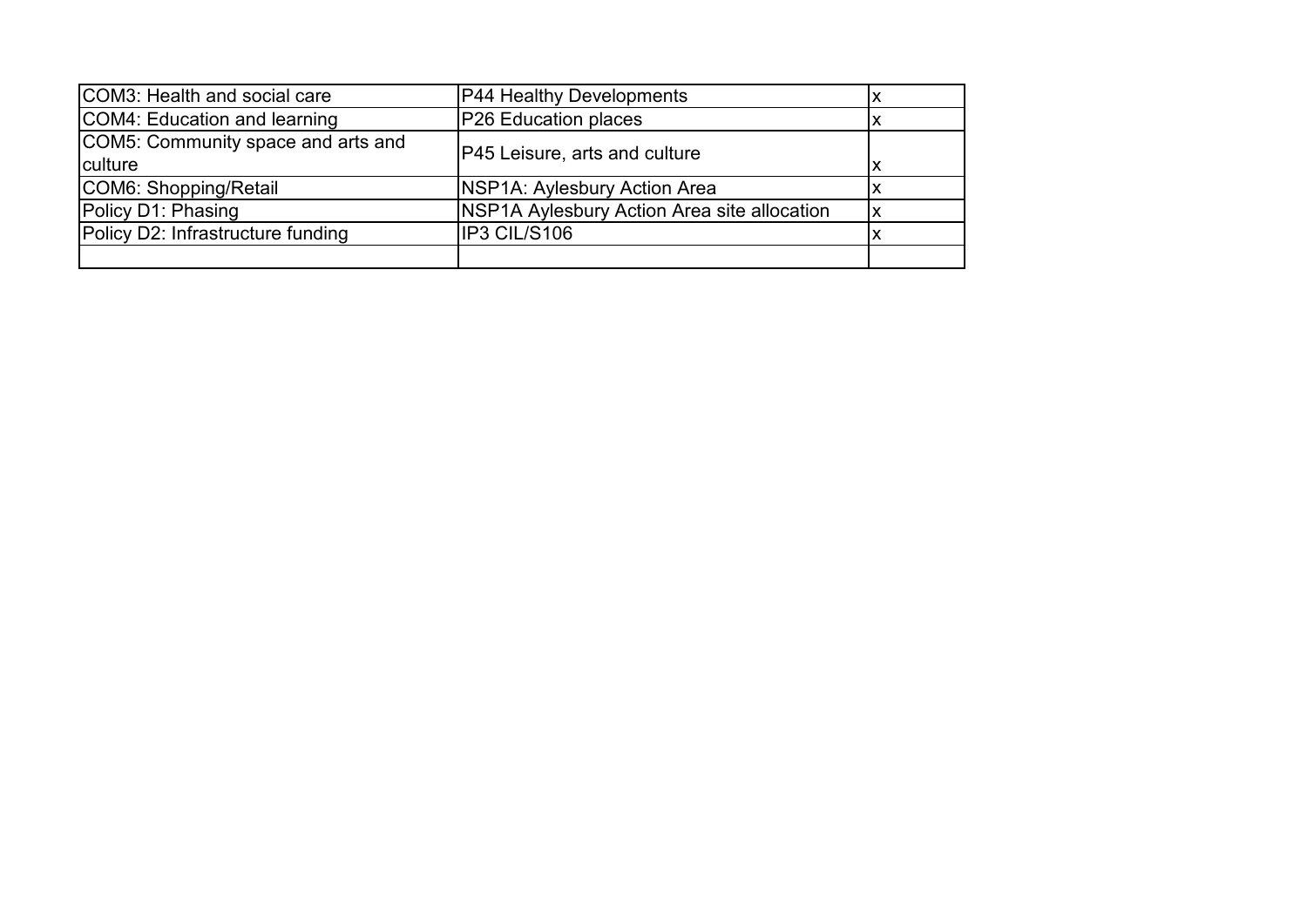### **Appendix 7 - Annex 5 list of policies and sites to be replaced by the NSP Aylesbury AAP sites review**

| <b>AAP site</b> | <b>Extant site</b> | <b>Site name</b>                                                                                                                      | <b>NSP site</b>                                        | <b>Notes</b>                                                                                                                                                               | <b>Rescind</b> |
|-----------------|--------------------|---------------------------------------------------------------------------------------------------------------------------------------|--------------------------------------------------------|----------------------------------------------------------------------------------------------------------------------------------------------------------------------------|----------------|
| phase           |                    |                                                                                                                                       |                                                        |                                                                                                                                                                            |                |
|                 | 1a                 | 1-12 Red Lion Close;  NSP1A:<br>1-41 Bradenham;<br>and the Aylesbury<br>Day Centre                                                    | Aylesbury<br><b>Action Area</b>                        | The site is completed. When the<br>whole of phase 1 is developed it will<br>be removed from the policies map and<br>we will take the same approach for the<br>other phases | <b>x</b>       |
|                 | 7                  | 1-27 Wolverton; and<br>28-59 Wolverton                                                                                                | NSP1A:<br>Aylesbury<br><b>Action Area</b>              | The site is completed. When the<br>whole of phase 1 is developed it will<br>be removed from the policies map and<br>we will take the same approach for the<br>other phases | <b>x</b>       |
| <b>AAAPP1</b>   | 1 <sub>b</sub>     | 1-35 Chartridge; 42-<br>256 Bradenham; 69-<br>76 Chartridge; 77-105 Action Area<br>Chartridge; Ellison<br>House; 1-28 Arklow<br>House | NSP1A:<br>Aylesbury                                    | Carried into NSP                                                                                                                                                           | X              |
|                 | 1 <sub>c</sub>     | 36-68 Chartridge; 106 NSP1A:<br>119 Chartridge; 120- Aylesbury<br>149 Chartridge; and 1-Action Area<br>172 Chiltern                   |                                                        | Carried into NSP                                                                                                                                                           | X              |
| <b>AAAPP2</b>   | 10                 | Youth Club<br>Amersham; and 300-<br>313 Missenden                                                                                     | NSP <sub>1</sub> A:<br>Aylesbury<br><b>Action Area</b> | Carried into NSP                                                                                                                                                           | X              |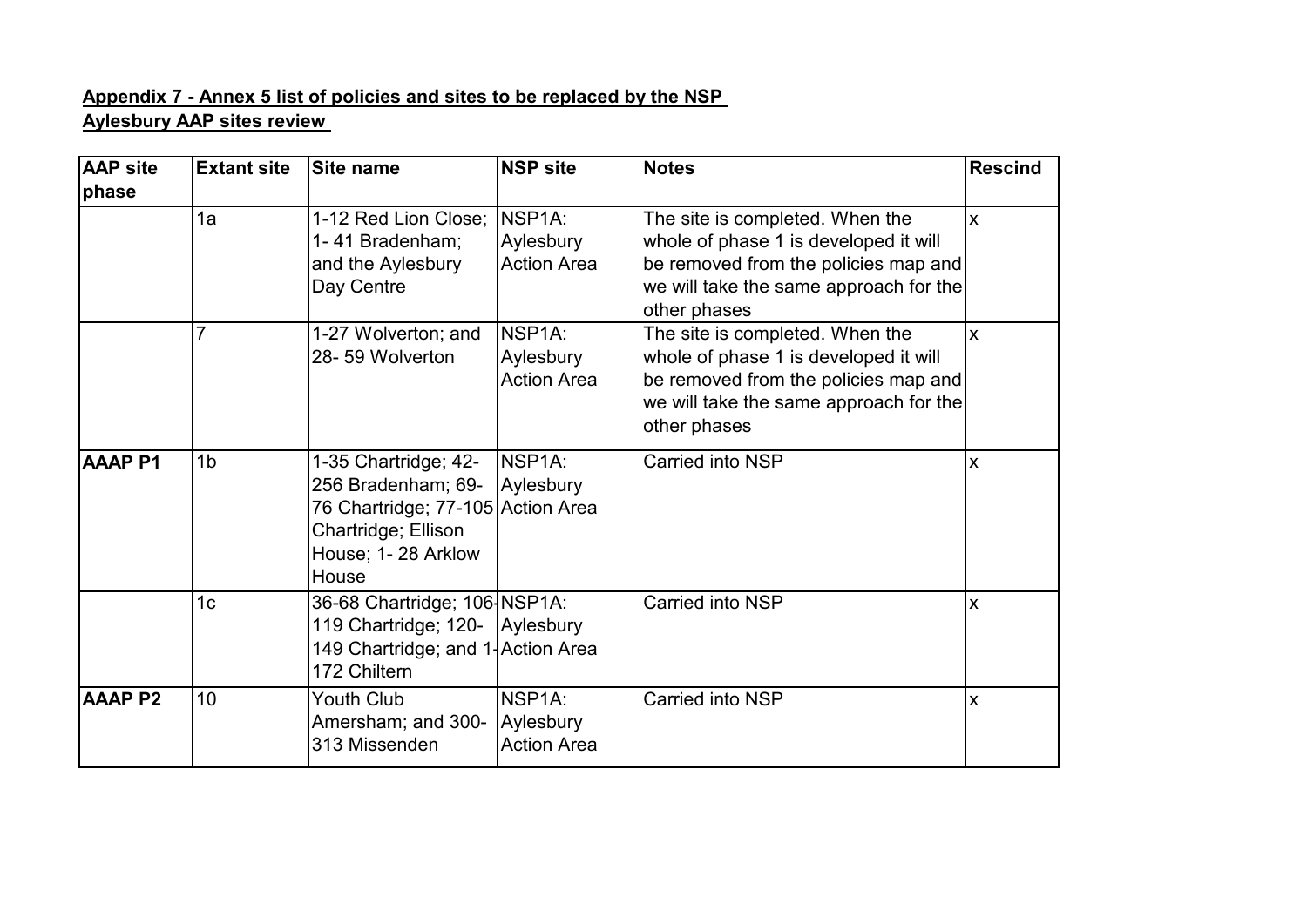|               | 4a             | 391-471 Wendover; 1-NSP1A:<br>30 Foxcote; 140<br>Albany Road; 24-36<br>Ravenstone; and 67-<br>81 Ravenstone                                                                | Aylesbury<br><b>Action Area</b>           | Carried into NSP | X |
|---------------|----------------|----------------------------------------------------------------------------------------------------------------------------------------------------------------------------|-------------------------------------------|------------------|---|
|               | 4 <sub>b</sub> | 241-390 Wendover; 1-NSP1A:<br>30 Winslow; 1-25<br>Padbury; 1-23<br>Ravenstone; and 37-<br>66 Ravenstone                                                                    | Aylesbury<br><b>Action Area</b>           | Carried into NSP | X |
|               | 5              | 37-62 Wendover; 117-NSP1A:<br>156 Wendover; 201- Aylesbury<br>240 Wendover; 126-<br>151 Wolverton; 152-<br>175 Wolverton; and<br>176-192 Wolverton                         | <b>Action Area</b>                        | Carried into NSP | X |
|               | 6              | 1-36 Wendover; 73-<br>116 Wendover; 157- Aylesbury<br>200 Wendover; 60-84 Action Area<br>Wolverton; 1-14<br>Brockley House; 105-<br>125 Wolverton; and<br>85-104 Wolverton | INSP <sub>1</sub> A:                      | Carried into NSP | X |
| <b>AAAPP3</b> | $\overline{8}$ | 218 A-F East Street                                                                                                                                                        | NSP1A:<br>Aylesbury<br><b>Action Area</b> | Carried into NSP | X |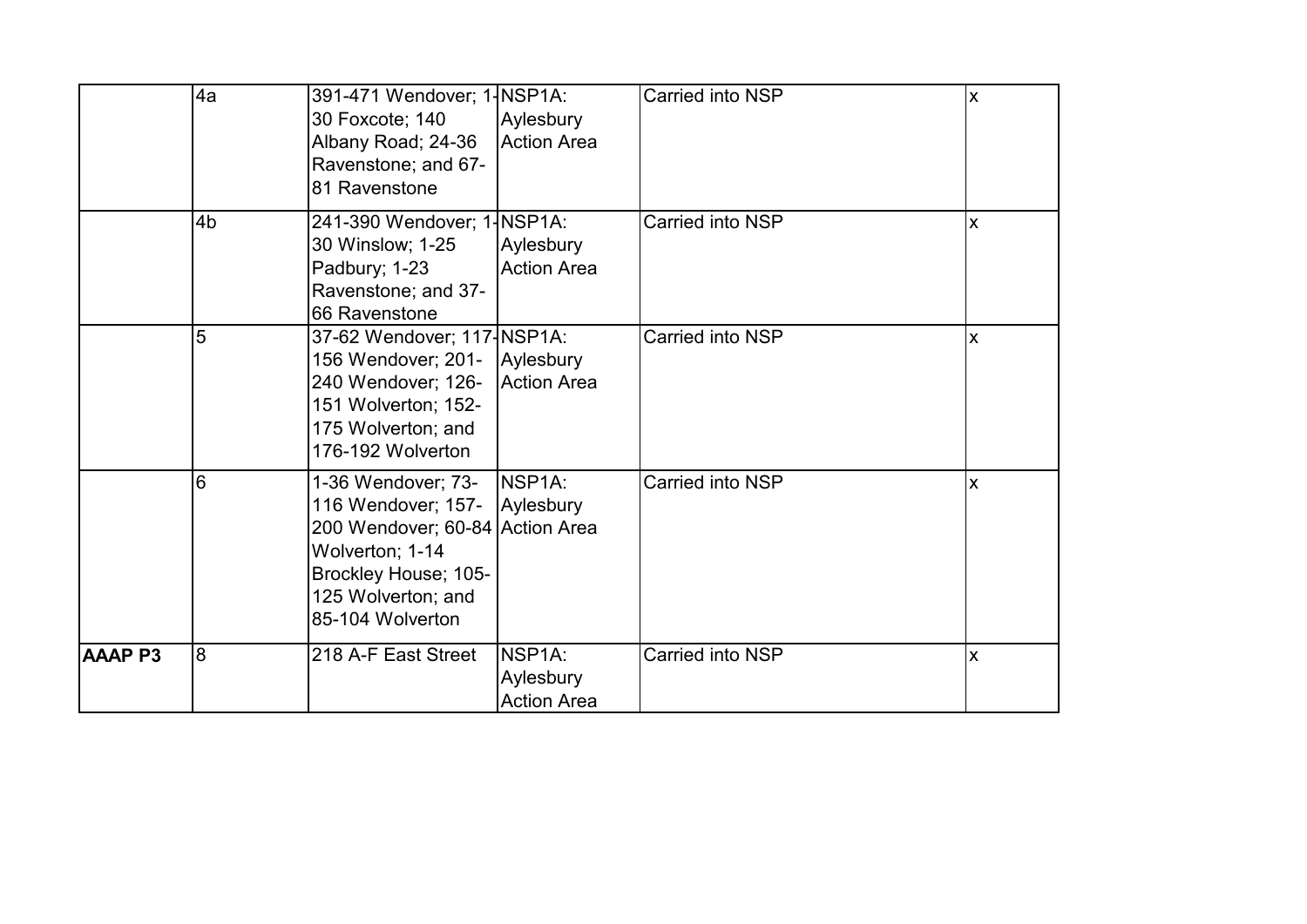|                | 9              | 1-215 Taplow; 184 A- NSP1A:<br>F East Street; 1-20<br>Northchurch; 21-40<br>Northchurch; 41-56<br>Northchurch;<br><b>Aylesbury Day</b><br>Nursery; 57-76<br>Northchurch; Tykes<br>Corner; and<br><b>Aylesbury Access</b><br>Centre | Aylesbury<br><b>Action Area</b>                        | Carried into NSP | $\overline{\mathsf{x}}$ |
|----------------|----------------|------------------------------------------------------------------------------------------------------------------------------------------------------------------------------------------------------------------------------------|--------------------------------------------------------|------------------|-------------------------|
| <b>AAAP P4</b> | 2a             | 1-35 Gayhurst; 62-79   NSP1A:<br>Gayhurst; 145-162<br>Gayhurst; and 80-120 Action Area<br>Gayhurst                                                                                                                                 | Aylesbury                                              | Carried into NSP | X                       |
|                | 2 <sub>b</sub> | 36-61 Gayhurst; 1-20   NSP1A:<br>Hambledon; 1-18<br>Gaitskell House; 121- Action Area<br>144 Gayhurst; 1- 24<br>Calverton; and 19-31<br>Gaitskel                                                                                   | Aylesbury                                              | Carried into NSP | X                       |
|                | 3a             | 32-61 Latimer; 114-<br>141 Latimer; 7-35<br>Emberton; and 198-<br>202A Albany Road                                                                                                                                                 | NSP <sub>1A</sub> :<br>Aylesbury<br><b>Action Area</b> | Carried into NSP | X                       |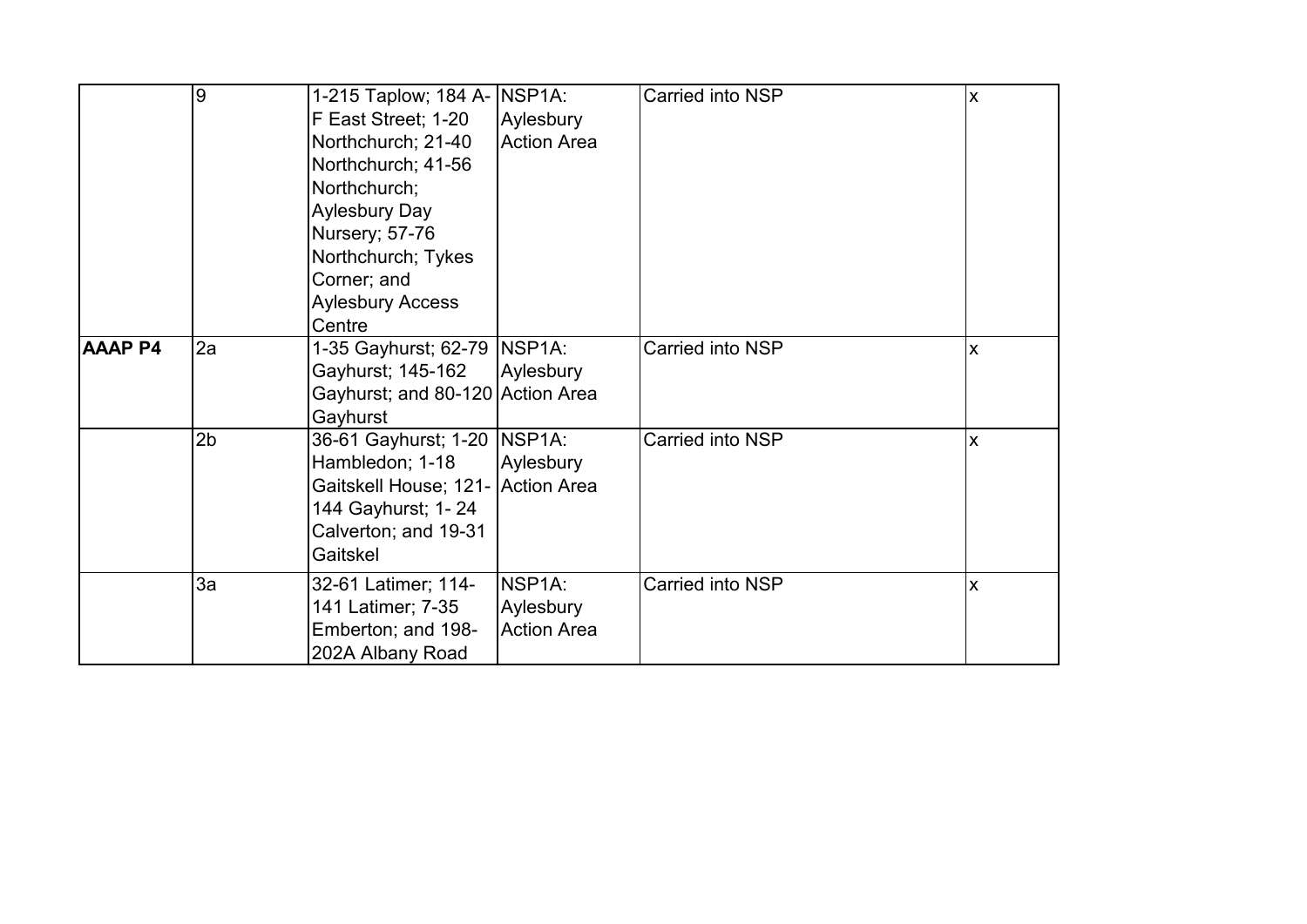| 3b | 1-31 Latimer; 86-113   NSP1A:<br>Latimer; 1-6<br>Emberton; 1-31<br>Danesfield; 25-31<br>Calverton; 32-42<br>Gaitskell House; 43-<br>66 Gaitskell House;<br>and 62-85 Latimer | Aylesbury<br><b>Action Area</b>                        | Carried into NSP | $\overline{\mathsf{X}}$ |
|----|------------------------------------------------------------------------------------------------------------------------------------------------------------------------------|--------------------------------------------------------|------------------|-------------------------|
| 11 | Amersham<br><b>Community Centre;</b><br>284-299 Missenden;<br>77-105 Michael<br>Faraday House; and<br>57-76 Michael<br><b>Faraday House</b>                                  | NSP <sub>1A</sub> :<br>Aylesbury<br><b>Action Area</b> | Carried into NSP | X                       |
| 12 | 59-75 Missenden;<br>256-283 Missenden;<br>166-255 Missenden;<br>1-36 Michael Faraday<br>House; 37-56 Michael<br><b>Faraday House</b>                                         | NSP <sub>1</sub> A:<br>Aylesbury<br><b>Action Area</b> | Carried into NSP | X                       |
| 13 | 1-30 Soane House;<br>31-35 Soane House; Aylesbury<br>1-12 Lees House; 77- Action Area<br>105 Darvell House;<br>51-67 odd Inville<br>Road; 1-8 Chadwell<br>House; and 47/47a  | NSP <sub>1A</sub> :                                    | Carried into NSP | $\overline{\mathsf{X}}$ |
| 14 | 44-58 Missenden; 76- NSP1A:<br>165 Missenden; and<br>1-43 Missenden                                                                                                          | Aylesbury<br><b>Action Area</b>                        | Carried into NSP | $\mathsf{\overline{X}}$ |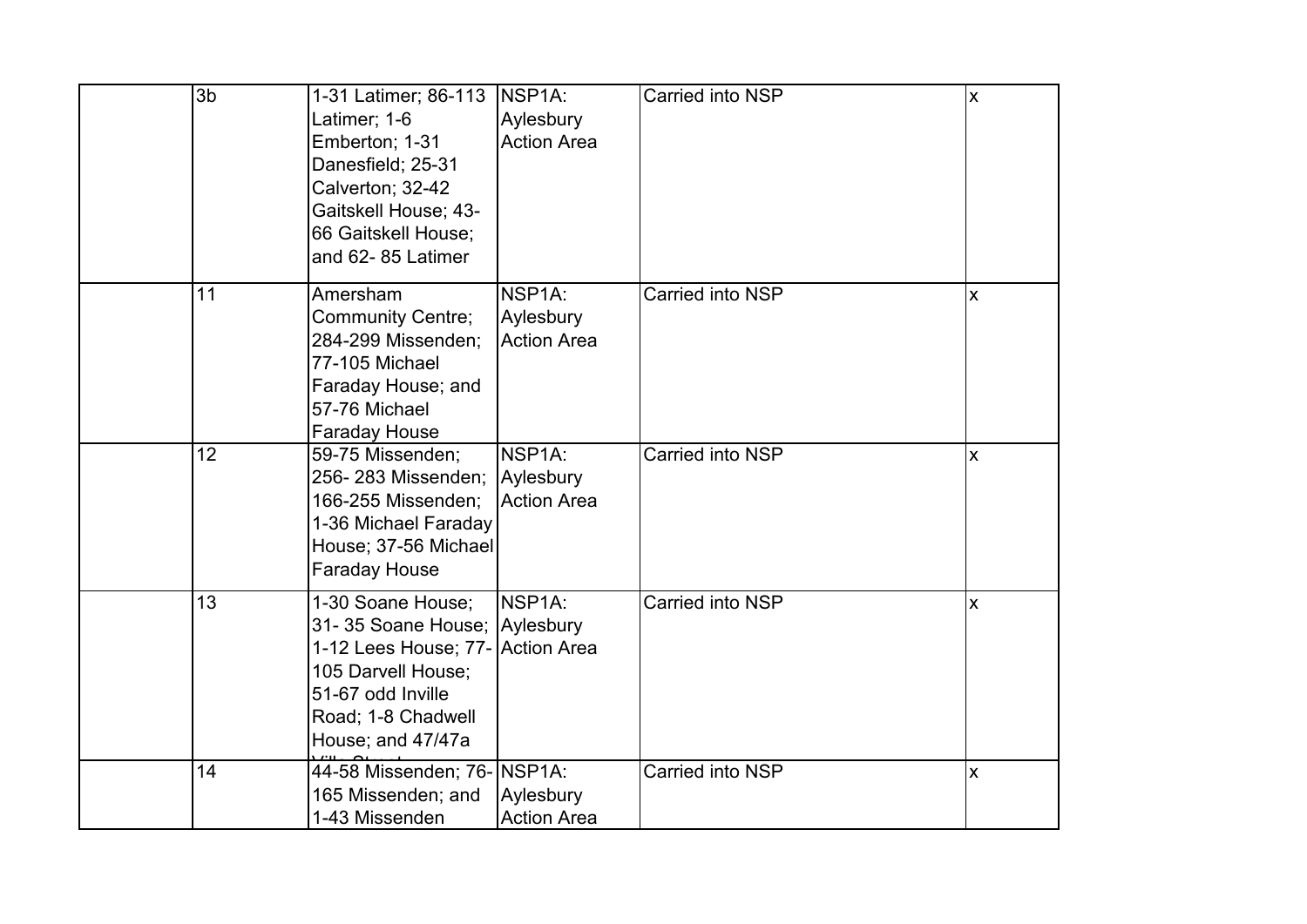#### **Appendix 7 - Annex 5 list of policies and sites to be replaced by the NSP Canada Water AAP policy review**

| <b>Extant policy</b>                                                              | <b>Relevant NSP policy</b>                                                                                                                                                                                                                   | <b>Rescind</b>    |
|-----------------------------------------------------------------------------------|----------------------------------------------------------------------------------------------------------------------------------------------------------------------------------------------------------------------------------------------|-------------------|
|                                                                                   |                                                                                                                                                                                                                                              |                   |
| Vision                                                                            | AV.15 Rotherhithe Area Vision                                                                                                                                                                                                                | $\mathbf{x}$      |
| Policy 1 - Shopping in the<br>town centre                                         | P31 Small shops<br>P34 Town centres<br>P36 Protected shopping frontages<br>NSP77 - Decathlon Site and Mulberry Business<br>Park<br>NSP78 - Harmsworth Quays, Surrey Quays<br>Leisure Park, Surrey Quays Shopping Centre<br>and Roberts Close | X                 |
| Policy 2 - Cafes and<br>restaurants in the town<br>centre                         | NSP78 - Harmsworth Quays, Surrey Quays<br>Leisure Park, Surrey Quays Shopping Centre<br>and Roberts Close<br>P34 - Town and local centres                                                                                                    |                   |
| Policy 3 - Important shopping  P47 - Hot food takeaways                           |                                                                                                                                                                                                                                              | $\mathsf{x}$<br>X |
| parades                                                                           | P36 - Protected shopping frontage                                                                                                                                                                                                            | X                 |
| Policy 4 - Small scale shops,<br>restaurants and cafes<br>outside the town centre | P31 Small shops                                                                                                                                                                                                                              | X                 |
| Policy 5 - Markets                                                                | P34 - Town and local centres                                                                                                                                                                                                                 | X                 |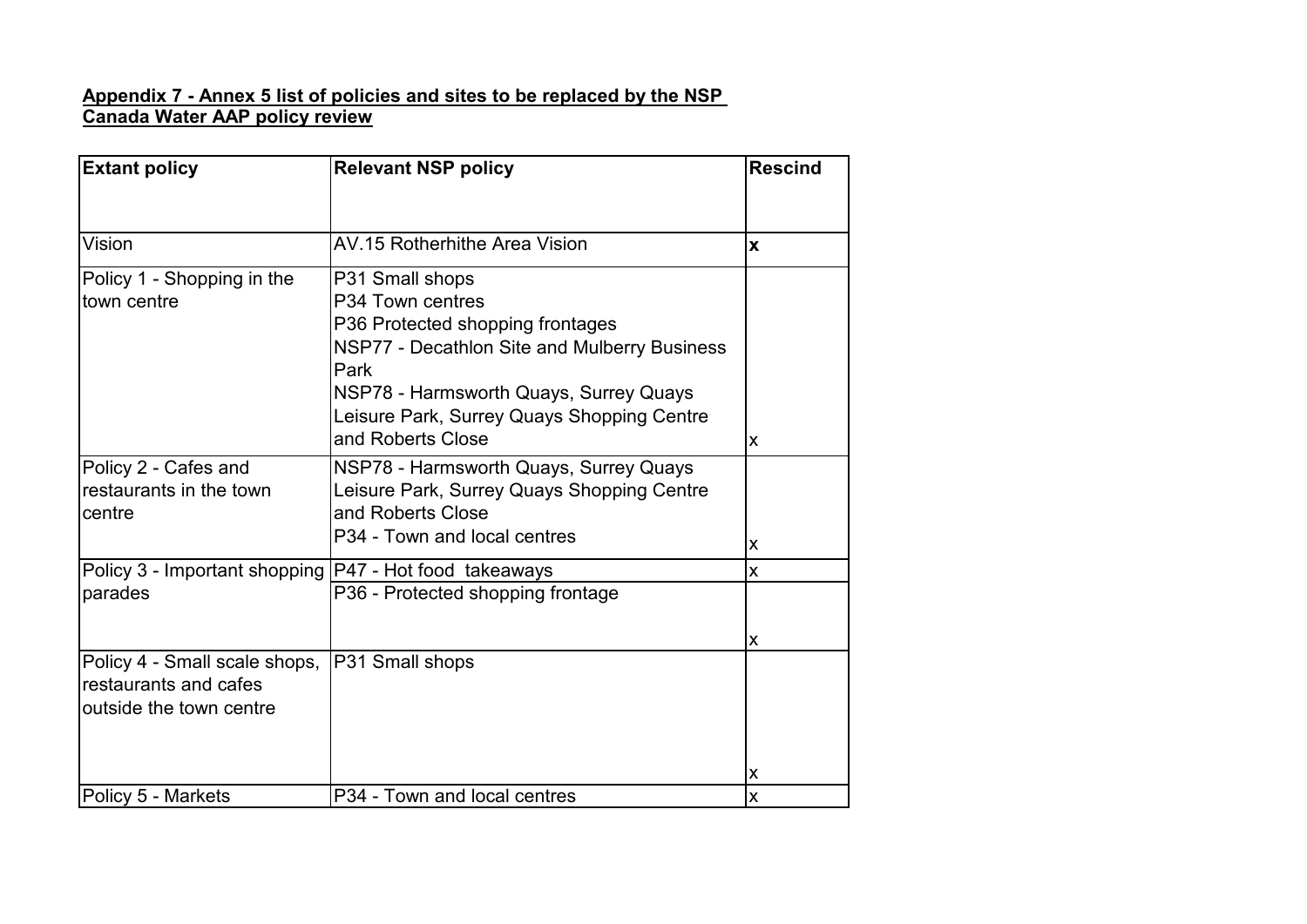| Policy 6 - Walking and                               | P50 - Walking                                                     |                         |
|------------------------------------------------------|-------------------------------------------------------------------|-------------------------|
| cycling                                              | P52 - Cycling                                                     | X                       |
| Policy 7 - Public Transport                          | P48 - Public Transport                                            |                         |
|                                                      |                                                                   | X                       |
| Policy 8 - Vehicular traffic                         | P49 - Highways impact                                             | $\mathsf{\overline{X}}$ |
| Policy 9 - Parking for retail                        | P53 - Car Parking                                                 |                         |
| and leisure                                          |                                                                   | X                       |
| Policy 10 - Parking for                              | P53 - Car Parking                                                 |                         |
| residential development in                           | P54 - Parking standards for diabled people and                    |                         |
| the Core Area                                        | the physically impaired                                           | $\pmb{\mathsf{X}}$      |
| Policy 11 - Leisure and                              | P45 - Leisure, arts and culture                                   |                         |
| entertainment                                        |                                                                   | $\pmb{\mathsf{X}}$      |
| Policy 12 - Sports facilities                        | <b>AV.15 Rotherhithe Area Vision</b>                              | $\mathsf{\overline{X}}$ |
| Policy 13 - Arts, culture and                        | P45 - Leisure, arts and culture                                   |                         |
| tourism                                              |                                                                   | X                       |
| Policy 14 - Streets and the                          | <b>AV.15 Rotherhithe Area Vision</b>                              |                         |
| public realm                                         |                                                                   | X                       |
| Policy 15 - Buidling blocks                          | P16 - Tall Buildings                                              |                         |
|                                                      |                                                                   | X                       |
| Policy 16 - Town centre                              | NSP78 - Harmsworth Quays, Surrey Quays                            |                         |
| development                                          | Leisure Park, Surrey Quays Shopping Centre                        |                         |
|                                                      | and Roberts Close                                                 | X                       |
| Policy 17 - Buidling heights in P16 - Tall Buildings |                                                                   |                         |
| the core area                                        |                                                                   | $\pmb{\mathsf{X}}$      |
|                                                      | Policy 18 - Open spaces and   P56 - Open Space P59 - Biodiversity |                         |
| biodiversity                                         |                                                                   |                         |
|                                                      |                                                                   | X                       |
| Policy 19 - Children's play                          | P14 - Residential Design                                          |                         |
| space                                                |                                                                   | X                       |
| Policy 20 - Energy                                   | P69 - Energy                                                      | $\overline{\mathsf{x}}$ |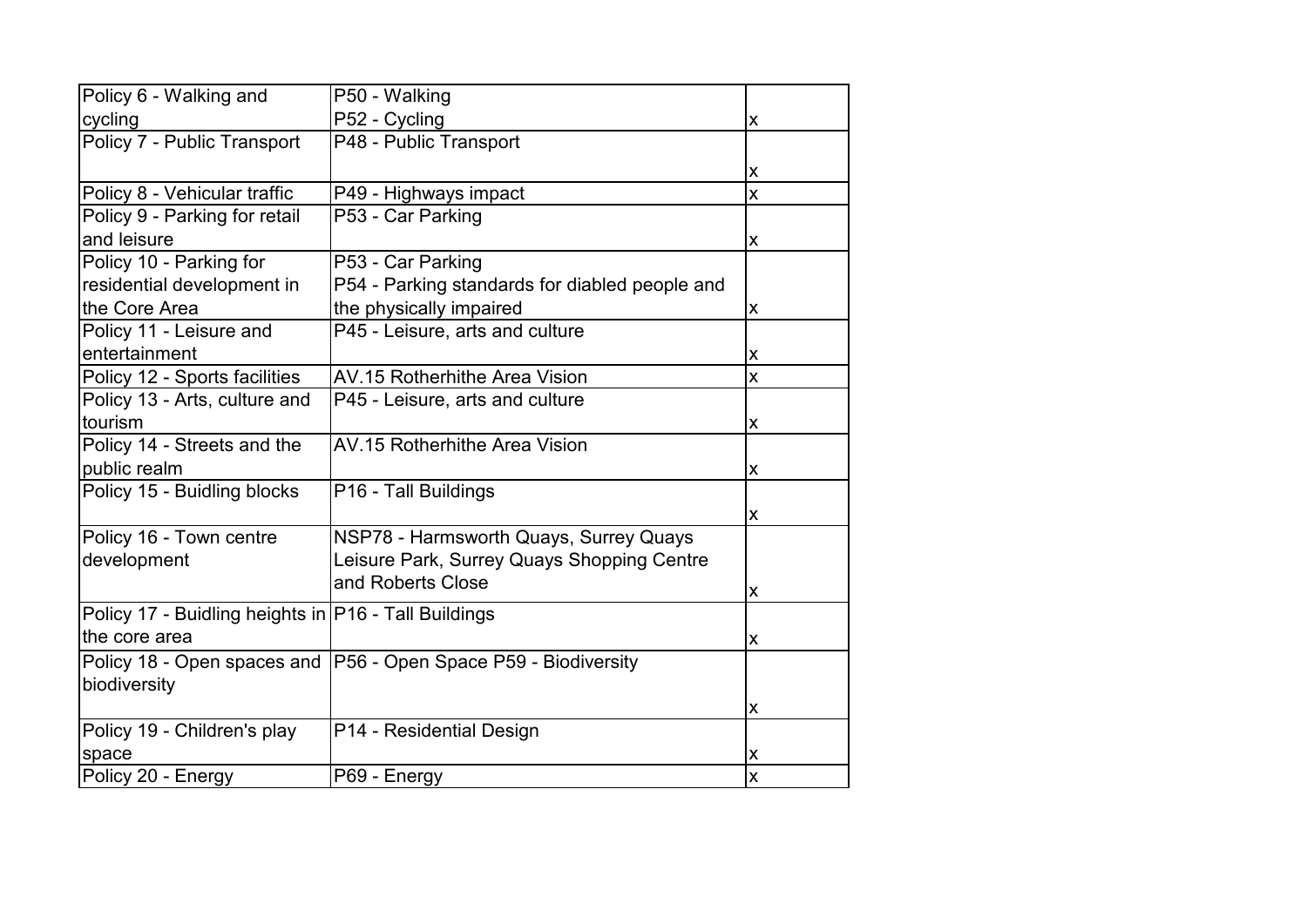| Policy 21 - New home          | SP11B, NSP78 - Harmsworth Quays, Surrey                                    |                           |
|-------------------------------|----------------------------------------------------------------------------|---------------------------|
|                               | Quays Leisure Park, Surrey Quays Shopping                                  |                           |
|                               | <b>Centre and Roberts Close</b>                                            |                           |
|                               |                                                                            | X                         |
|                               | Policy 22 - Affordable homes   P1 - Social rented and intermediate housing | $\pmb{\mathsf{X}}$        |
| Policy 23 - Family homes      | P2 - New family homes                                                      | $\overline{\mathsf{x}}$   |
| Policy 24 - Density of        | P14 - Residential Design                                                   |                           |
| development                   |                                                                            | X                         |
| Policy 25 - Jobs and          | P29 - Office and business development                                      |                           |
| business space                |                                                                            | X                         |
| Policy 26 - Schools           | P26 - Education places                                                     | X                         |
| Policy 27 - Community         | P46 - Community uses                                                       |                           |
| facilties                     |                                                                            | X                         |
| Policy 28 - Early years       | P26 - Education places                                                     | $\boldsymbol{\mathsf{x}}$ |
| Policy 29 - Health facilities | P46 - Community uses                                                       | X                         |
|                               | SP5 - Healthy, active lives                                                | X                         |
| Policy 30 - Higher education  | P5 - Student homes                                                         |                           |
| and student housing           |                                                                            | X                         |
| Policy 31 - Albion Street     | AV.15 - Rotherhithe Area Vision                                            |                           |
|                               |                                                                            | X                         |
|                               | NSP76 - St Olav's Park, Lower Road                                         | X                         |
| Policy 32 - Lower Road        | AV.15 - Rotherhithe Area Vision                                            |                           |
|                               |                                                                            |                           |
|                               | NSP76 - St Olav's Park, Lower Road                                         |                           |
|                               |                                                                            | X                         |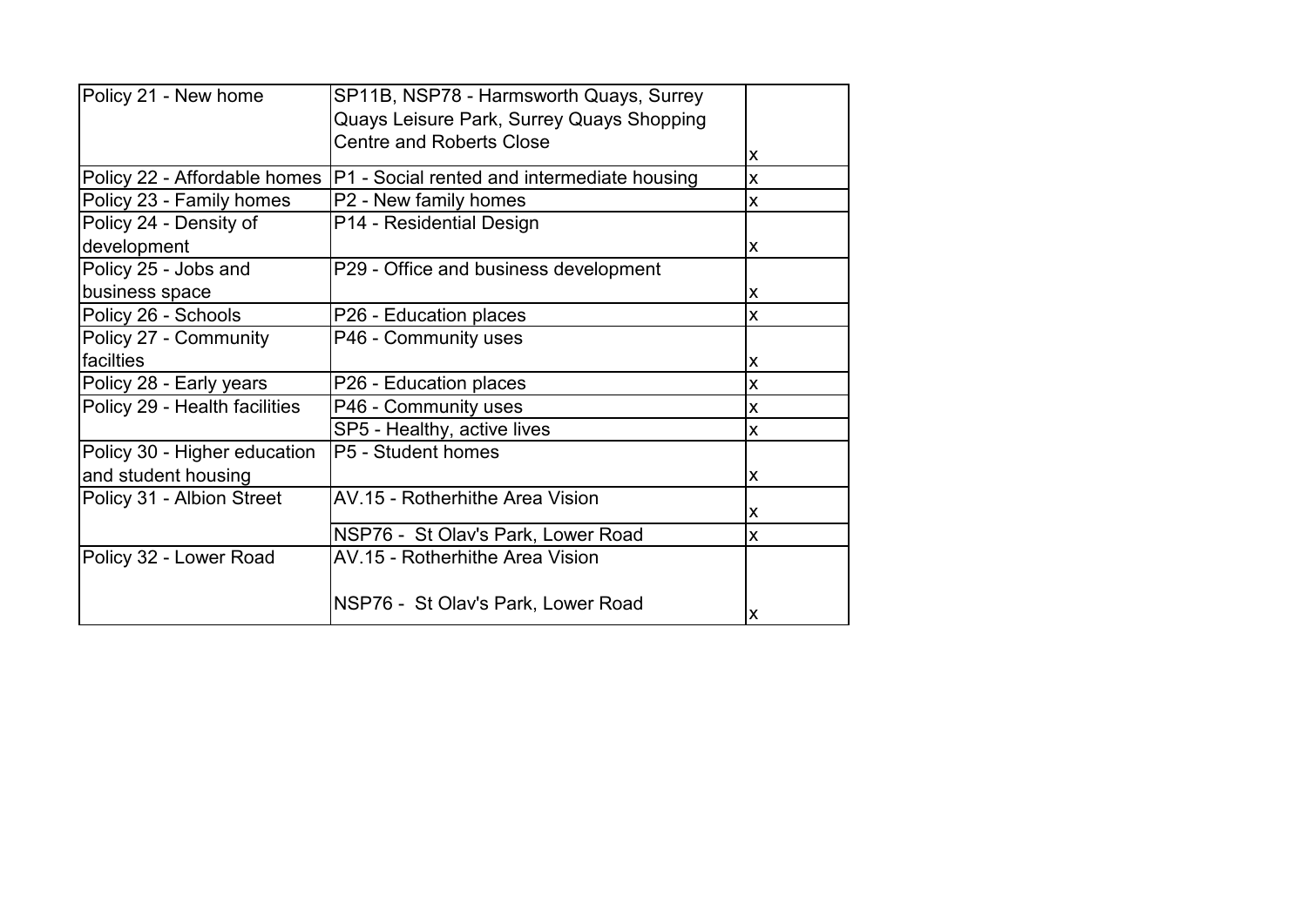| Policy 33 - Proposal sites    | NSP76 - St Olav's Park, Lower Road                                                                        |   |
|-------------------------------|-----------------------------------------------------------------------------------------------------------|---|
|                               | NSP77 - Decathlon Site abd Mulberry Business<br><b>PArk</b>                                               |   |
|                               | NSP78 - Harmsworth Quays, Surrey Quays<br>Leisure Park, Surrey Quays Shopping Centre<br>and Roberts Close |   |
|                               | NSP79 Croft Street Depot                                                                                  | X |
| Policy 34 - s.106 Planning    | IP3 - Community infrastructure levy (CIL) and                                                             |   |
| obligations and the           | Section 106 planning obligations                                                                          |   |
| community infrastructure levy |                                                                                                           | X |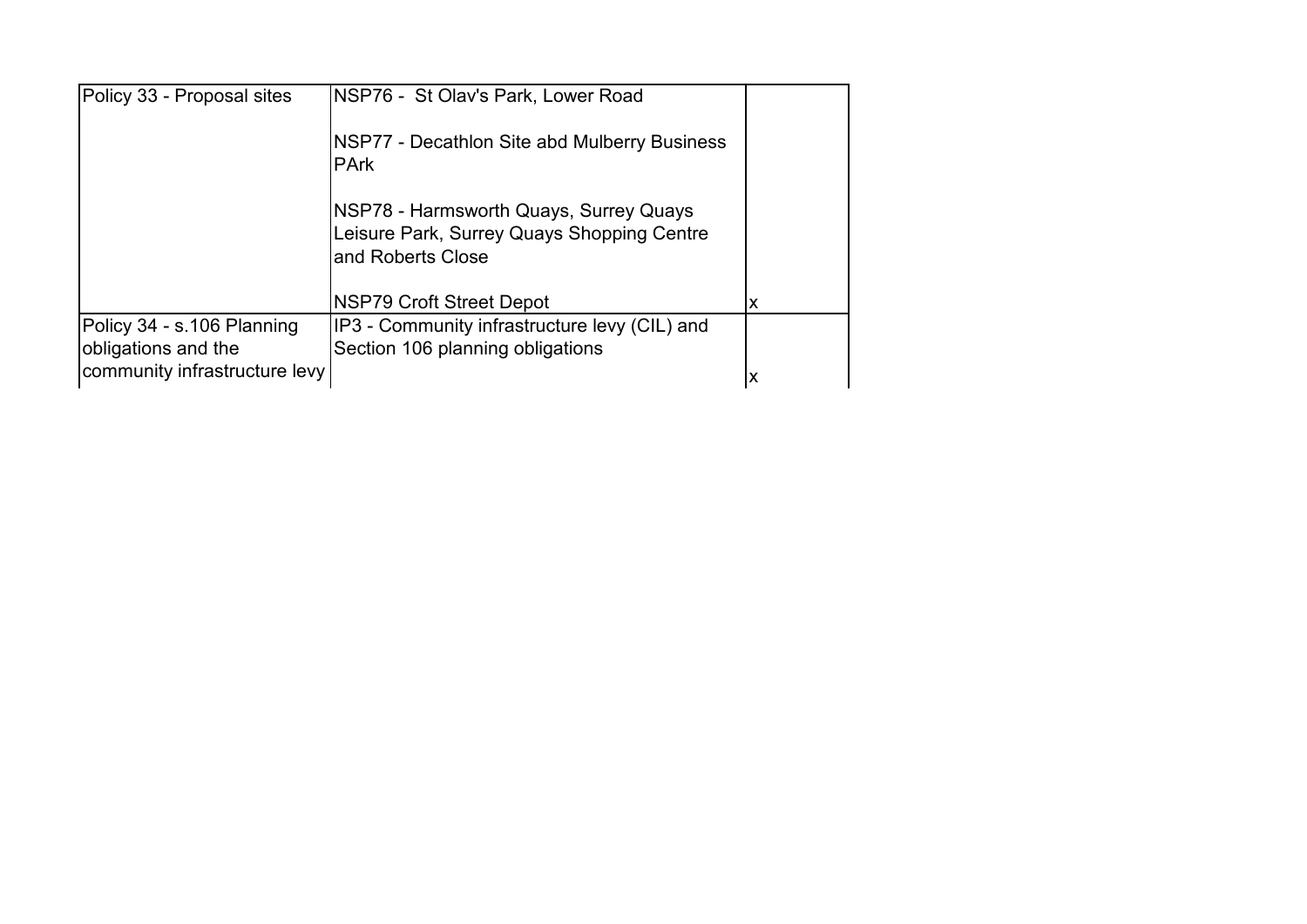#### **Appendix 7 - Annex 5 list of policies and sites to be replaced by the NSP Canada Water AAP sites review**

| <b>Extant site</b> | <b>Site name</b>                                                                | <b>NSP site</b> | <b>Notes</b>                                                                         | <b>Rescind</b> |
|--------------------|---------------------------------------------------------------------------------|-----------------|--------------------------------------------------------------------------------------|----------------|
| CWAAP1             | <b>St Pauls Sports Ground</b>                                                   | n/a             | Completed so not in the NSP $ x $                                                    |                |
| CWAAP2             | Land adjacent to Surrey<br>Docks Stadium                                        | n/a             | Completed so not in the NSP $x$                                                      |                |
| CWAAP3             | Downtown                                                                        | n/a             | Completed so not in the NSP $x$                                                      |                |
| CWAAP4             | <b>Albion Primary School</b>                                                    | n/a             | Partially<br>redeveloped/partially under<br>construction so not in the<br><b>NSP</b> | X              |
| <b>CWAAP5</b>      | Decathlon site, Surrey<br><b>Quays Shopping Centre</b><br>and overflow car park | NSP78           | Carried into NSP                                                                     | X              |
| CWAAP6             | 24-28 Quebec Way                                                                | n/a             | Completed so not in the NSP $ x $                                                    |                |
| CWAAP7             | <b>Quebec Industrial Estate</b>                                                 | n/a             | Completed so not in the NSP x                                                        |                |
| CWAAP8             | <b>Rotherhithe Police</b><br><b>Station</b>                                     | NSP78           | <b>Carried into NSP</b>                                                              | X              |
| CWAAP9             | 23 Rotherhithe Old Road                                                         | n/a             | Completed so not in the NSP $x$                                                      |                |
| CWAAP10            | 41-55 Rotherhithe Old<br>Road                                                   | n/a             | Under construction so not in<br>the NSP                                              | X              |
| CWAAP11            | 247-251 Lower Road                                                              | n/a             | Completed so not in the NSP $ x $                                                    |                |
| CWAAP12            | Tavern Quay (East and<br>West)                                                  | n/a             | Completed so not in the NSP $x$                                                      |                |
| CWAAP13            | <b>Surrey Docks Farm</b>                                                        | n/a             | Completed so not in the NSP $ x $                                                    |                |
| CWAAP14            | <b>Docklands Settlement</b>                                                     | n/a             | Completed so not in the NSP $ x $                                                    |                |
| CWAAP15            | <b>Odessa Street Youth</b><br>Club                                              | n/a             | Completed so not in the NSP $ x $                                                    |                |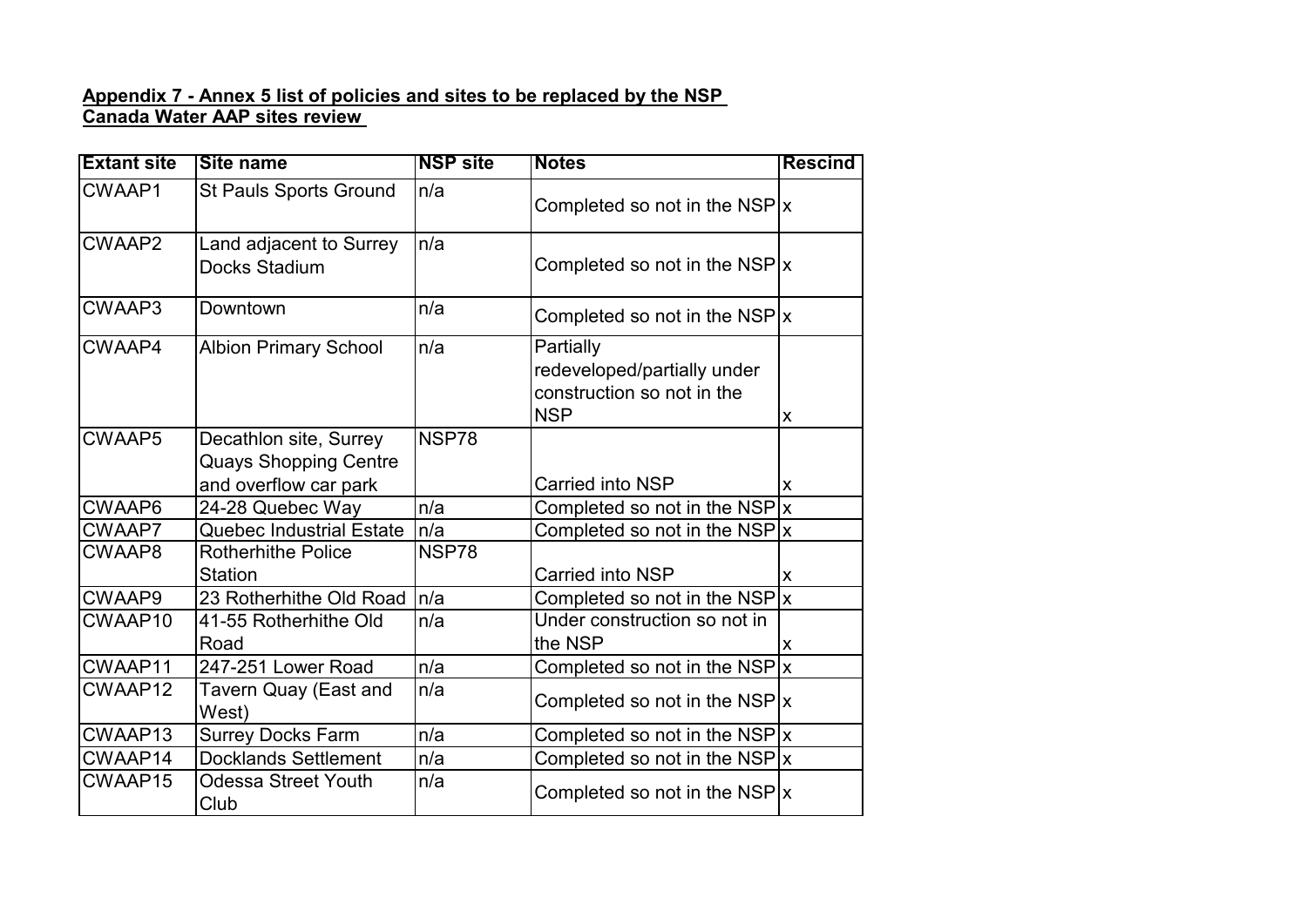| CWAAP16 | St George's Wharf           | n/a   | See EIP208 - Update on             |   |
|---------|-----------------------------|-------|------------------------------------|---|
|         |                             |       | boatdweller needs                  |   |
|         |                             |       | assessment and St George's         |   |
|         |                             |       | <b>Wharf Site Allocation. This</b> |   |
|         |                             |       | site allocation could be           |   |
|         |                             |       | carried into the NSP or it         |   |
|         |                             |       | could be a white site.             | х |
| CWAAP17 | Site E, Mulberry            | NSP77 |                                    |   |
|         | <b>Business Park,</b>       | NSP78 |                                    |   |
|         | Harmsworth Quays and        |       |                                    |   |
|         | <b>Surrey Quays Leisure</b> |       | Carried into NSP                   | х |
| CWAAP18 | Land on Roberts Close       | NSP78 | Carried into NSP                   | Χ |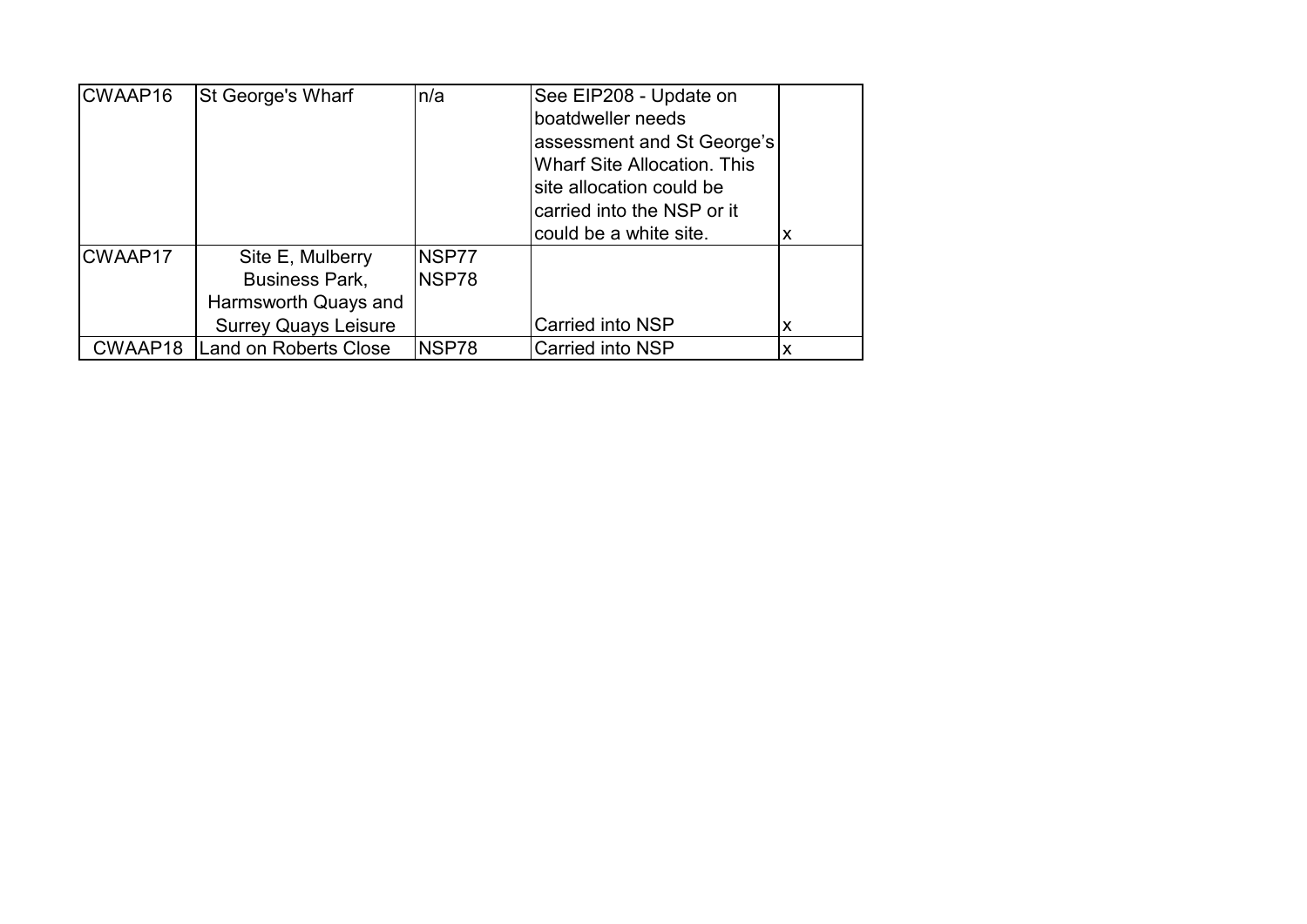#### **Appendix 7 - Annex 5 list of policies and sites to be replaced by the NSP Peckham and Nunhead AAP policy review**

| <b>Extant policy</b>                         | <b>Relevant NSP policy</b>                                                                            | Rescind            |
|----------------------------------------------|-------------------------------------------------------------------------------------------------------|--------------------|
| P1 Peckham town<br>shopping centre           | P34 Town and local centres,<br>NSP71, NSP73, and NSP74                                                | X                  |
| P2 Arts, Culture, leisure<br>& Entertainment | P45 Leisure, Arts and Culture,<br>NSP73, NSP74                                                        | X                  |
| P3 Local shops and<br>services               | P37 Shops outside protected shopping<br>frontages, towns and local centres, P31<br><b>Small Shops</b> | X                  |
| P4 Hot food takeaways                        | P47 Hot food takeaways                                                                                | X                  |
| P5 Markets                                   | NSP73                                                                                                 | X                  |
| P6 Business space                            | P29 Office and business development,<br>P33 Railway arches                                            | X                  |
| P7 Community facilities                      | P46 Community uses, P14 Residential<br>Design                                                         | X                  |
| P8 Schools                                   | P26 Education places                                                                                  | X                  |
| P9 Health facilities                         | P44 Healthy Developments                                                                              | X                  |
| P10 Sports facilities                        | P44 Healthy Developments                                                                              | X                  |
| P11 Active travel                            | P44 Healthy developments,<br>P48 Public Transport                                                     | X                  |
| P12 Public transport                         | P48 Public Transport, IP2 Transport<br>infrastructure,                                                | X                  |
| P13 The road network                         | P49 Highways impacts, IP3 CIL and<br>Section 106 planning obligations                                 | X                  |
| P14 Parking for                              | P53 Car Parking                                                                                       |                    |
| shoppers and visitors                        |                                                                                                       | X                  |
| P15 Residential parking                      | P53 Car Parking                                                                                       | $\pmb{\mathsf{X}}$ |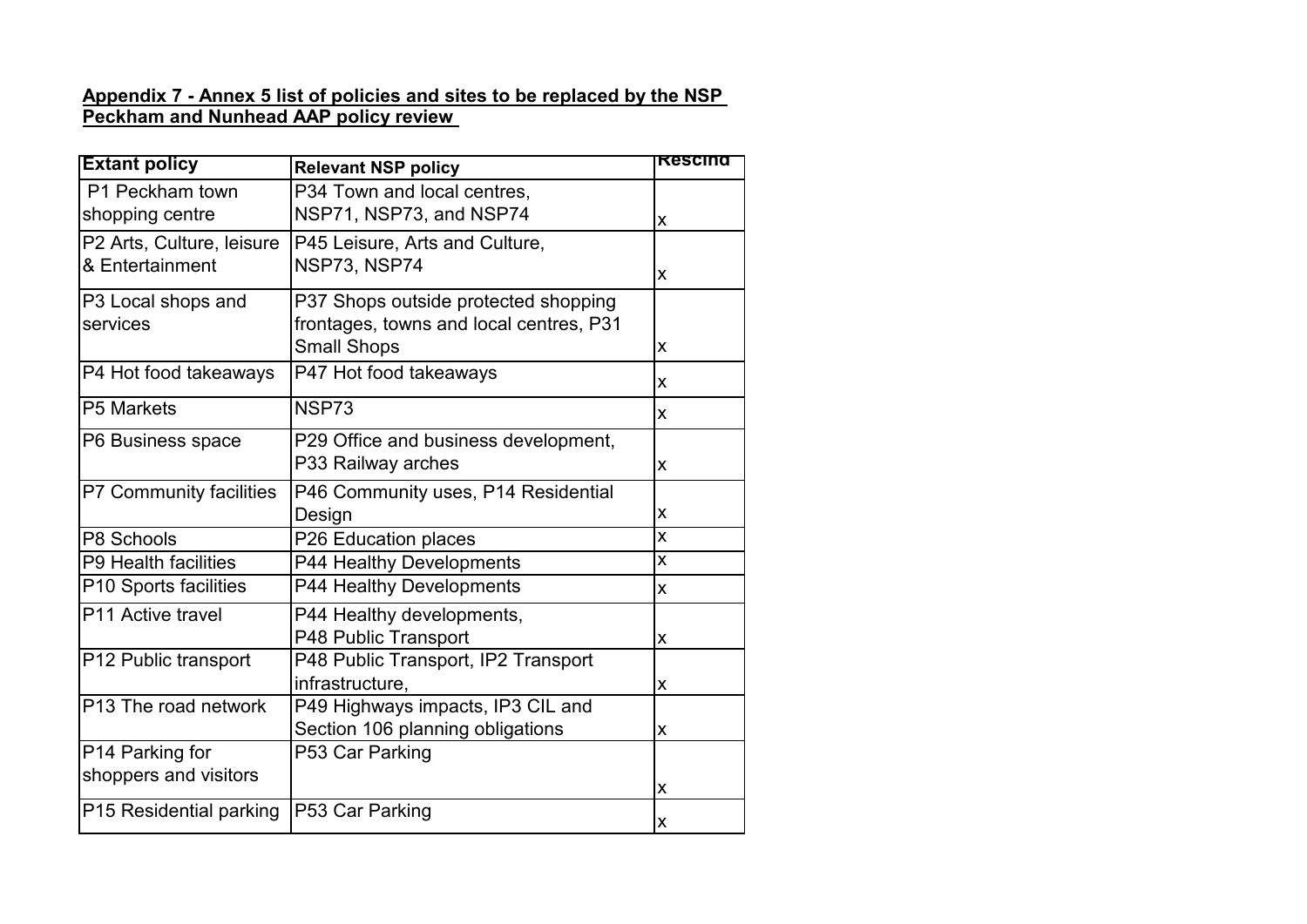| P16 New homes           | P14 Residential Design, SP1B              | $\pmb{\mathsf{X}}$      |
|-------------------------|-------------------------------------------|-------------------------|
| P17 Affordable and      | P1 Social rented and intermediate housing |                         |
| private homes           |                                           | X                       |
| P18 Mix and design of   | P2 New Family Homes; P14 Residential      |                         |
| new homes               | Design                                    | $\pmb{\mathsf{X}}$      |
| P19 Open space and      | P56 Open space, P59 Biodiversity          |                         |
| sites of importance for |                                           |                         |
| nature conservation     |                                           | X                       |
| P20 Trees               | P60 Trees                                 | $\mathsf{\overline{X}}$ |
| P21 Energy              | P69 Energy                                | X                       |
| P22 Waste, water,       |                                           |                         |
| flooding and pollution  | P61 Reducing waste                        |                         |
|                         | P62 Land for waste management             |                         |
|                         | P64 Improving air quality                 |                         |
|                         | P65 Reducing noise pollution and          |                         |
|                         | enhancing soundscapes                     |                         |
|                         | P66 Reducing water use                    |                         |
|                         | P67 Reducing flood risk                   |                         |
|                         |                                           | $\pmb{\mathsf{X}}$      |
| P23 Public realm        | P12 Design of Places                      | $\overline{\mathsf{x}}$ |
|                         | P18 Listed buildings and structures       |                         |
|                         | P19 Conservation areas                    |                         |
|                         | P20 Conservation of the historic          |                         |
|                         | environment and natural heritage          |                         |
|                         | P21 Borough views                         |                         |
|                         | P22 Archaeology                           |                         |
| P24 Heritage            | P23 World heritage sites                  | $\pmb{\mathsf{X}}$      |
| P25 Built form          | P12 Design of Places; P13 Design quality  | X                       |
| P26 Building heights    | P16 Tall buildings                        | $\pmb{\mathsf{X}}$      |

**Peckham core action area**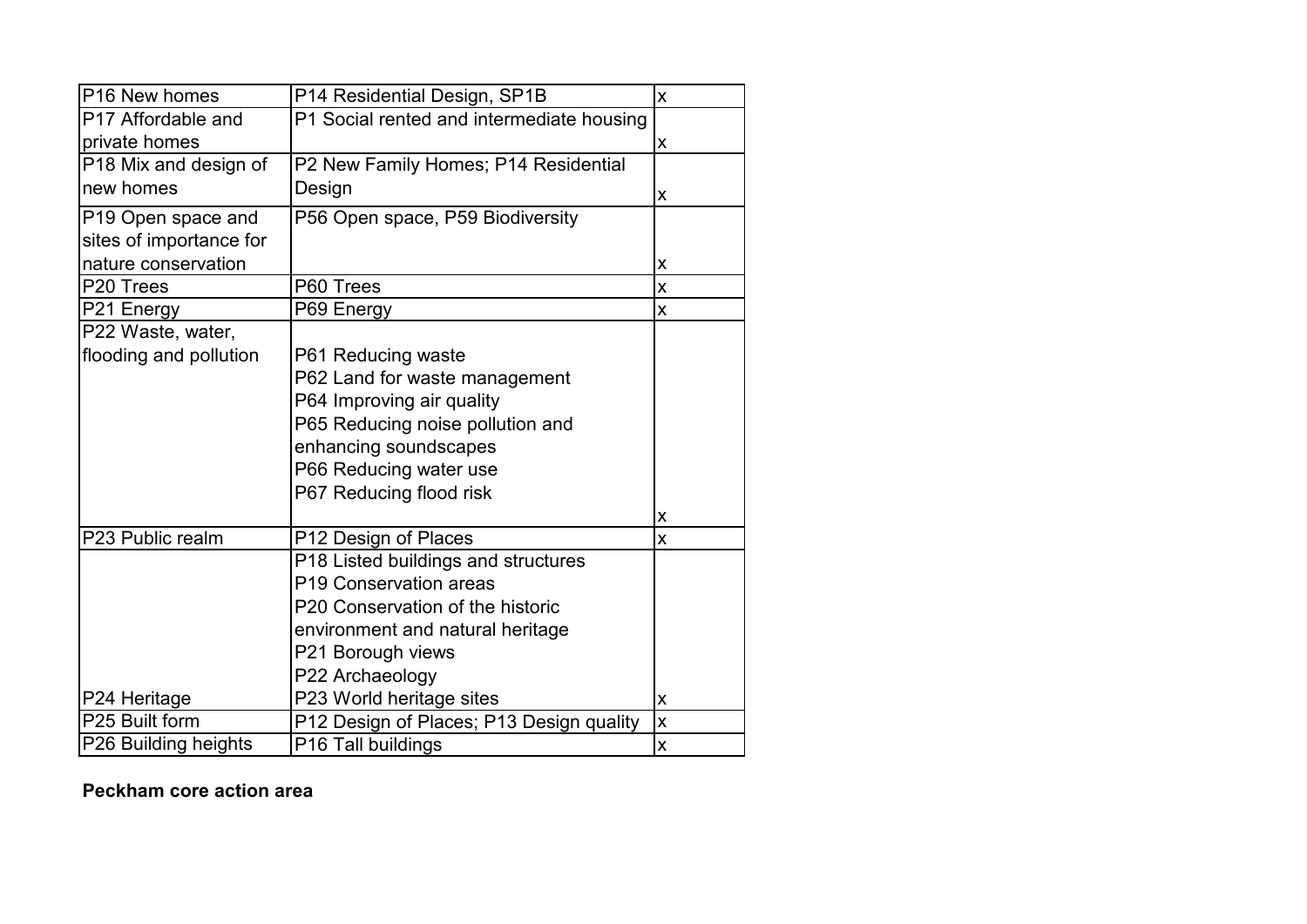|                          | P34 Town and local centres, P45 Leisure,    |   |
|--------------------------|---------------------------------------------|---|
|                          | arts and culture, P46 Community facilties.  |   |
|                          | P47 Hot food takeaways, NSP 71, - 74        |   |
|                          | NSP71, NSP73, and NSP74                     |   |
| P <sub>27</sub> Land use |                                             | X |
|                          | P48 Public transport, P49 Highways          |   |
|                          | impacts, P50 walking, P51 cycling, P54 car  |   |
| P28 Transport and        | parking, P54 Parking standards for the      |   |
| movement                 | disabled and physically impaired.           | X |
|                          | P16 Tall buildings, P12 Design of Places,   |   |
|                          | P13 Design quality, P50 Walking, P51        |   |
|                          | Lowline, P52 Cycling, P18 Listed buildings, |   |
|                          | P19 Conservation areas, P20                 |   |
|                          | Conservation of the historic environment    |   |
|                          | and natural heritage, P25 Local list, NSP   |   |
| P29 Built environment    | 71 - 74                                     | X |
| P <sub>30</sub> Natural  | P58 Green Infrastructure, P56 Open space x  |   |

# **Nunhead, Peckham Rye and Honor Oak**

|                       | P34 Town and local centres, P47 Hot food  |   |
|-----------------------|-------------------------------------------|---|
| P31 Land use          | takeaways                                 | x |
| P32 Transport and     | NSP 50 Walking, NSP 51 Cyclng, NSP53      |   |
| movement              | <b>Car Parking</b>                        | X |
|                       | P16 Tall buildings, P12 Design of Places, |   |
|                       | P13 Design quality, P50 Walking, P52      |   |
|                       | Cycling, P18 Listed buildings, P19        |   |
|                       | Conservation areas, P20 Conservation of   |   |
|                       | the historic environment and natural      |   |
| P33 Built environment | heritage, P25 Local list                  | X |
| P34 Natural           | P56 Open space                            | X |
| .                     |                                           |   |

**Peckham South**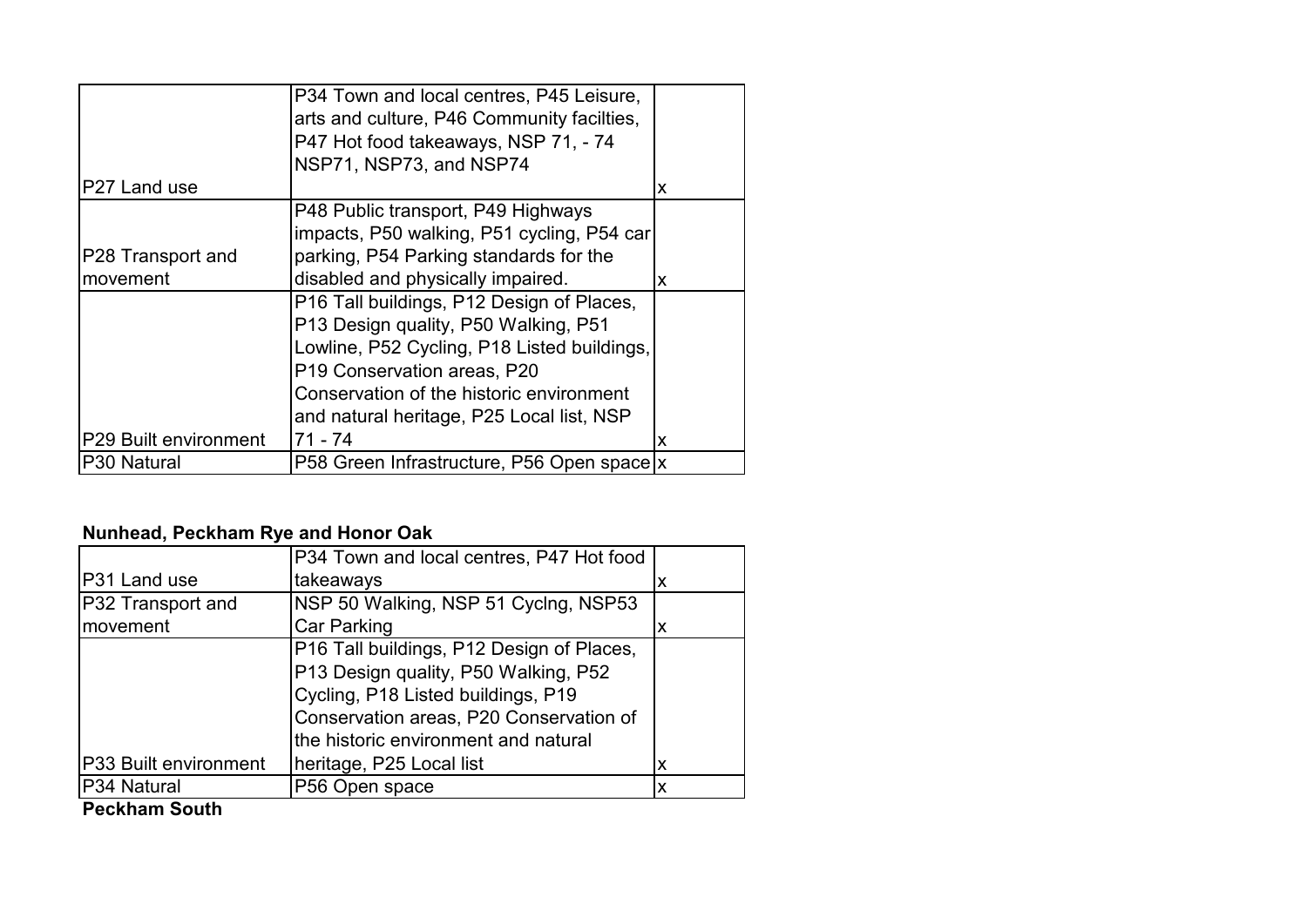|                                                | P1 Social rented and intermediate         |                           |
|------------------------------------------------|-------------------------------------------|---------------------------|
| P35 Land use<br>housing, P2 New family housing |                                           | X                         |
| P36 Transport and                              | NSP 50 Walking, NSP 51 Cyclng, NSP53      |                           |
| movement                                       | <b>Car Parking</b>                        | $\boldsymbol{\mathsf{x}}$ |
|                                                | P16 Tall buildings, P12 Design of Places, |                           |
|                                                | P13 Design quality, P50 Walking, P52      |                           |
|                                                | Cycling, P18 Listed buildings, P19        |                           |
|                                                | Conservation areas, P20 Conservation of   |                           |
|                                                | the historic environment and natural      |                           |
| P37 Built environment                          | heritage, P25 Local list                  | X                         |
| P38 Natural                                    | P56 Open space                            | X                         |
| <b>Peckham North</b>                           |                                           |                           |
| P39 Land use                                   | P34 Town and Local centres                | $\mathsf{x}$              |
| P40 Transport and                              | NSP 50 Walking, NSP 51 Cyclng, NSP53      |                           |
| movement                                       | <b>Car Parking</b>                        | $\mathsf{x}$              |
|                                                | P16 Tall buildings, P12 Design of Places, |                           |
|                                                | P13 Design quality, P50 Walking, P52      |                           |
|                                                | Cycling, P18 Listed buildings, P19        |                           |
|                                                | Conservation areas, P20 Conservation of   |                           |
|                                                | the historic environment and natural      |                           |
| P41 Built environment                          | heritage, P25 Local list                  | X                         |
| P42 Natural                                    | P56 Open space                            | $\boldsymbol{\mathsf{x}}$ |
| <b>Peckham East</b>                            |                                           |                           |
|                                                | P1 Social rented and intermediate         |                           |
| P43 Land use                                   | housing, P2 New family housing            | $\pmb{\mathsf{X}}$        |
| P44 Transport and                              | NSP 50 Walking, NSP 51 Cyclng, NSP53      |                           |
| movement                                       | <b>Car Parking</b>                        | $\pmb{\mathsf{X}}$        |
|                                                |                                           |                           |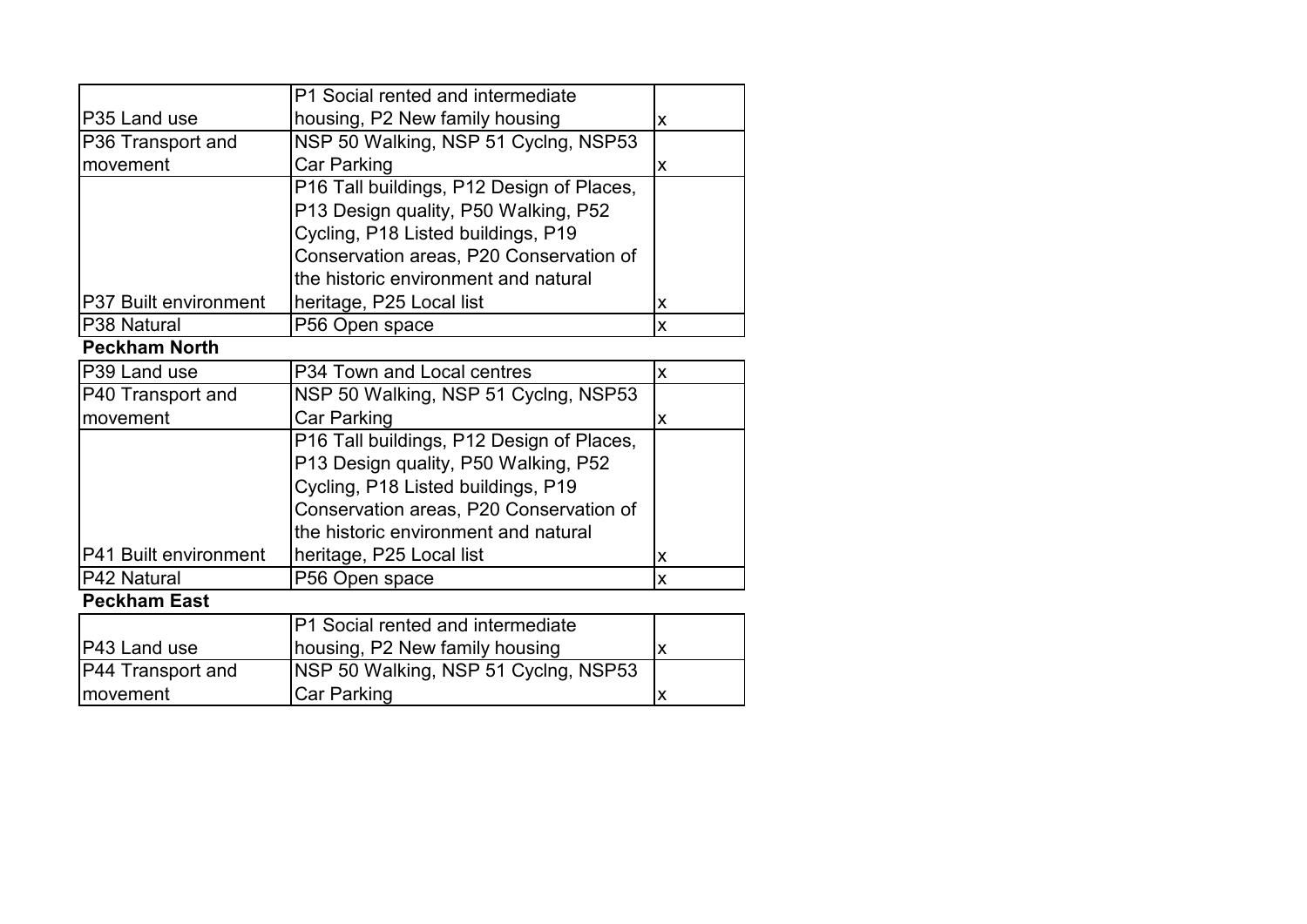|                             | P16 Tall buildings, P12 Design of Places,                       |   |
|-----------------------------|-----------------------------------------------------------------|---|
|                             | P13 Design quality, P50 Walking, P52                            |   |
|                             | Cycling, P18 Listed buildings, P19                              |   |
|                             | Conservation areas, P20 Conservation of                         |   |
|                             | the historic environment and natural                            |   |
| P45 Built environment       | heritage, P25 Local list                                        | X |
| P46 Natural                 | P56 Open space                                                  | X |
| <b>Sites in Peckham and</b> |                                                                 |   |
| <b>Nunhead</b>              |                                                                 |   |
| P47 Proposal sites          | NSP site allocations                                            | X |
| P48 Presumption in          |                                                                 |   |
| favour of sustainable       |                                                                 |   |
| development                 | <b>NPPF</b>                                                     | X |
| P49 Section 106             |                                                                 |   |
| planning obligations and    |                                                                 |   |
|                             | community infrastructure IIP3 Community Infrastructure Levy and |   |
| levy (CIL)                  | Section 106                                                     | X |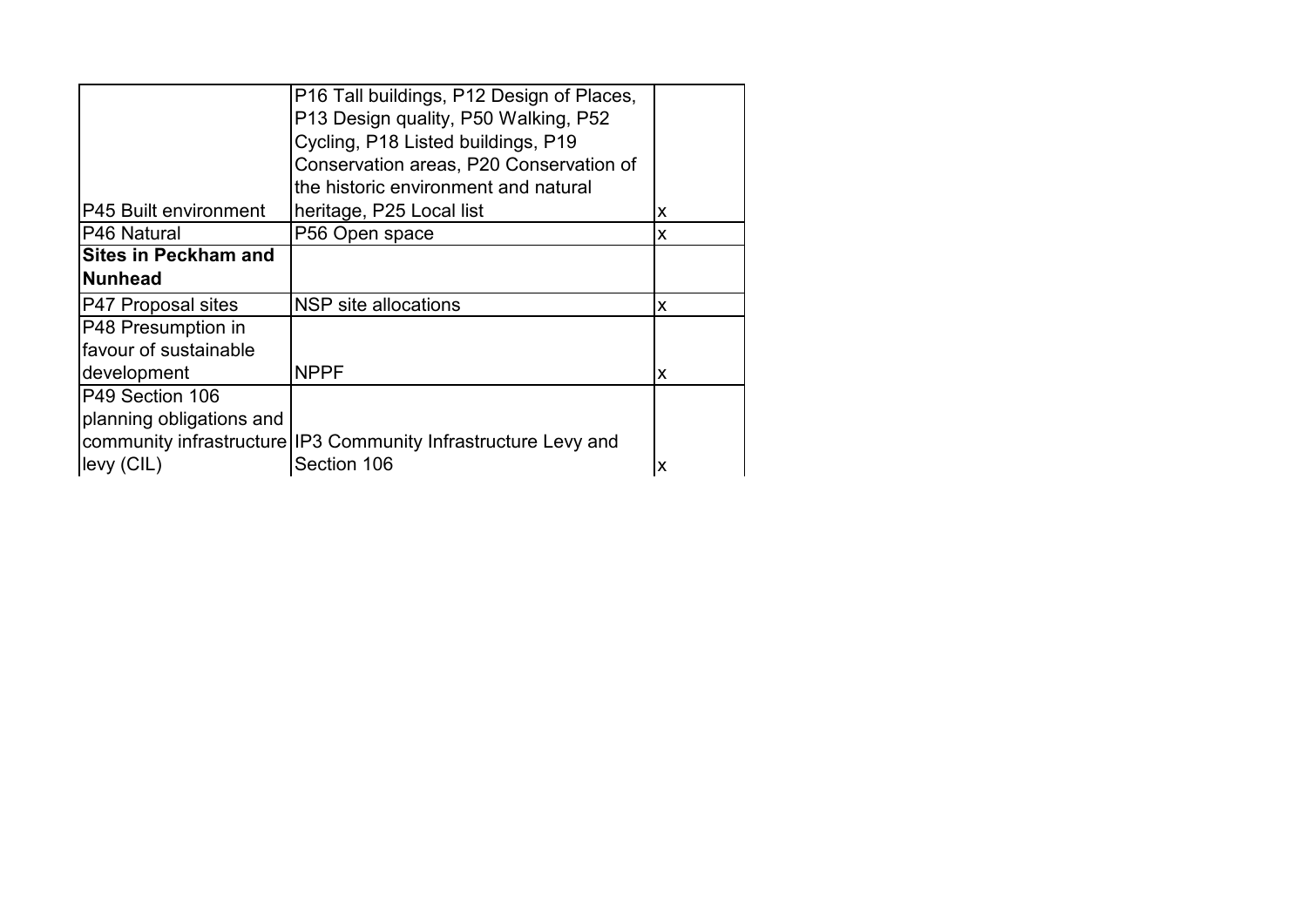## **Appendix 7 - Annex 5 list of policies and sites to be replaced by the NSP Peckham and Nunhead AAP sites review**

| <b>Extant</b> |                                 |                    |                                   |                |
|---------------|---------------------------------|--------------------|-----------------------------------|----------------|
| site          | Site name                       | <b>NSP site</b>    | <b>Notes</b>                      | <b>Rescind</b> |
| PNAAP1        | <b>Aylesham Centre</b>          | NSP71              | Carried into NSP                  | X              |
| PNAAP2        | <b>Print Village Industrial</b> | n/a                | This site has not been            |                |
|               | Estate, Chadwick Road           |                    | developed, it can come            |                |
|               |                                 |                    | forward as windfall.              | X              |
| PNAAP3        | Land between the railway NSP73  |                    |                                   |                |
|               | arches (East of Rye Lane        |                    |                                   |                |
|               | including railway               |                    |                                   |                |
|               | arches)"                        |                    | Carried into NSP                  | X              |
| PNAAP4        | <b>Copeland Industrial Park</b> | NSP74              |                                   |                |
|               | and 1-27 Bournemouth            |                    |                                   |                |
|               | Road                            |                    | Carried into NSP                  | X              |
| PNAAP5        | Site of the former              | n/a                | Under construction so not in      |                |
|               | <b>Wooddene Estate</b>          |                    | the NSP                           | X              |
| PNAAP6        | <b>Peckham Rye Station</b>      | n/a                | Completed so not in the NSP $ x $ |                |
| PNAAP7        | Copeland Road car park          | n/a                | Under construction so not in      |                |
|               |                                 |                    | the NSP                           | X              |
| PNAAP8        | <b>Cator Street/Commercial</b>  | n/a                | Under construction so not in      |                |
|               | Way                             |                    | the NSP                           | X              |
| PNAAP9        | Land at south of Sumner         | Peckham            |                                   |                |
| (and          | Road (Flaxyards site)           | <b>Area Vision</b> | Planning approval so not in       |                |
| PNAAP16)      |                                 |                    | the NSP                           | X              |
| PNAAP10       | Eagle Wharf                     | n/a                | Completed so not in the NSP $ x $ |                |
| PNAAP11       | Nunhead housing site            | n/a                |                                   |                |
|               | (Previously Nunhead             |                    | Completed so not in the NSP $ x $ |                |
|               | community centre site)          |                    |                                   |                |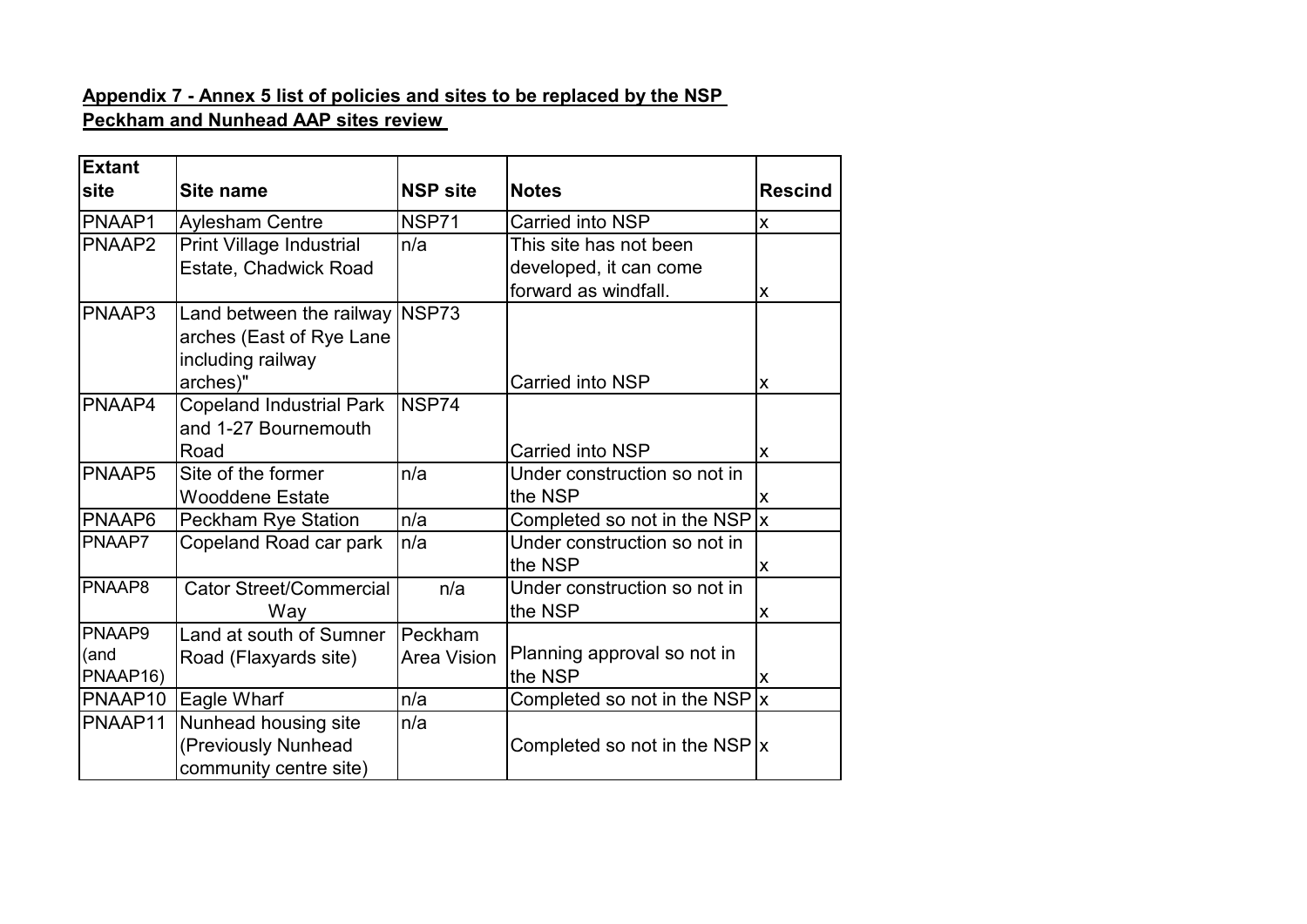|                 | PNAAP12 Nunhead community<br>centre and housing<br>(Formerly Nunhead Early<br>Years<br>Centre) | n/a | Completed so not in the NSP $ x $ |                |
|-----------------|------------------------------------------------------------------------------------------------|-----|-----------------------------------|----------------|
|                 | PNAAP13 Sumner Road workshops                                                                  | n/a | Completed so not in the NSP $ x $ |                |
| PNAAP14         | Bellenden Road retail                                                                          | n/a | This site has not been            |                |
|                 | park (including Lidl)                                                                          |     | developed, it can come            |                |
|                 |                                                                                                |     | forward as windfall.              | X              |
|                 | PNAAP15 Woods Road                                                                             | n/a | Completed so not in the NSP $ x $ |                |
|                 | <b>PNAAP16</b> Sumner House                                                                    | n/a |                                   |                |
| (and<br>PNAAP9) |                                                                                                |     | Planning approval so not in       |                |
|                 |                                                                                                |     | the NSP                           | X              |
|                 | PNAAP17 Land to west of Lister                                                                 | n/a |                                   |                |
|                 | health centre, 97                                                                              |     | Under construction so not in      |                |
|                 | Peckham Road                                                                                   |     | the NSP                           | X              |
| PNAAP18         | Peckham Lodge                                                                                  | n/a | This site has not been            |                |
|                 |                                                                                                |     | developed, it can come            |                |
|                 |                                                                                                |     | forward as windfall.              | $\pmb{\times}$ |
|                 | <b>PNAAP19 Former Kennedy</b>                                                                  | n/a |                                   |                |
|                 | Sausage Factory and                                                                            |     | This site has a lapsed            |                |
|                 | former Peckham Fire                                                                            |     | planning permission. As it        |                |
|                 | Station, 82-86                                                                                 |     | has not been developed, it        |                |
|                 | Peckham Road and 3                                                                             |     | can come forward as               |                |
|                 | <b>Talfourd Road</b>                                                                           |     | windfall.                         | X              |
| PNAAP20         | 190 Rye Lane                                                                                   | n/a | Under construction so not in      |                |
|                 |                                                                                                |     | the NSP                           | X              |
| PNAAP21         | 180 Rye Lane                                                                                   | n/a | Completed so not in the NSP       | lx             |
|                 | PNAAP22 ASDA supermarket                                                                       | n/a | This site has not been            |                |
|                 |                                                                                                |     | developed, it can come            |                |
|                 |                                                                                                |     | forward as windfall.              | X              |